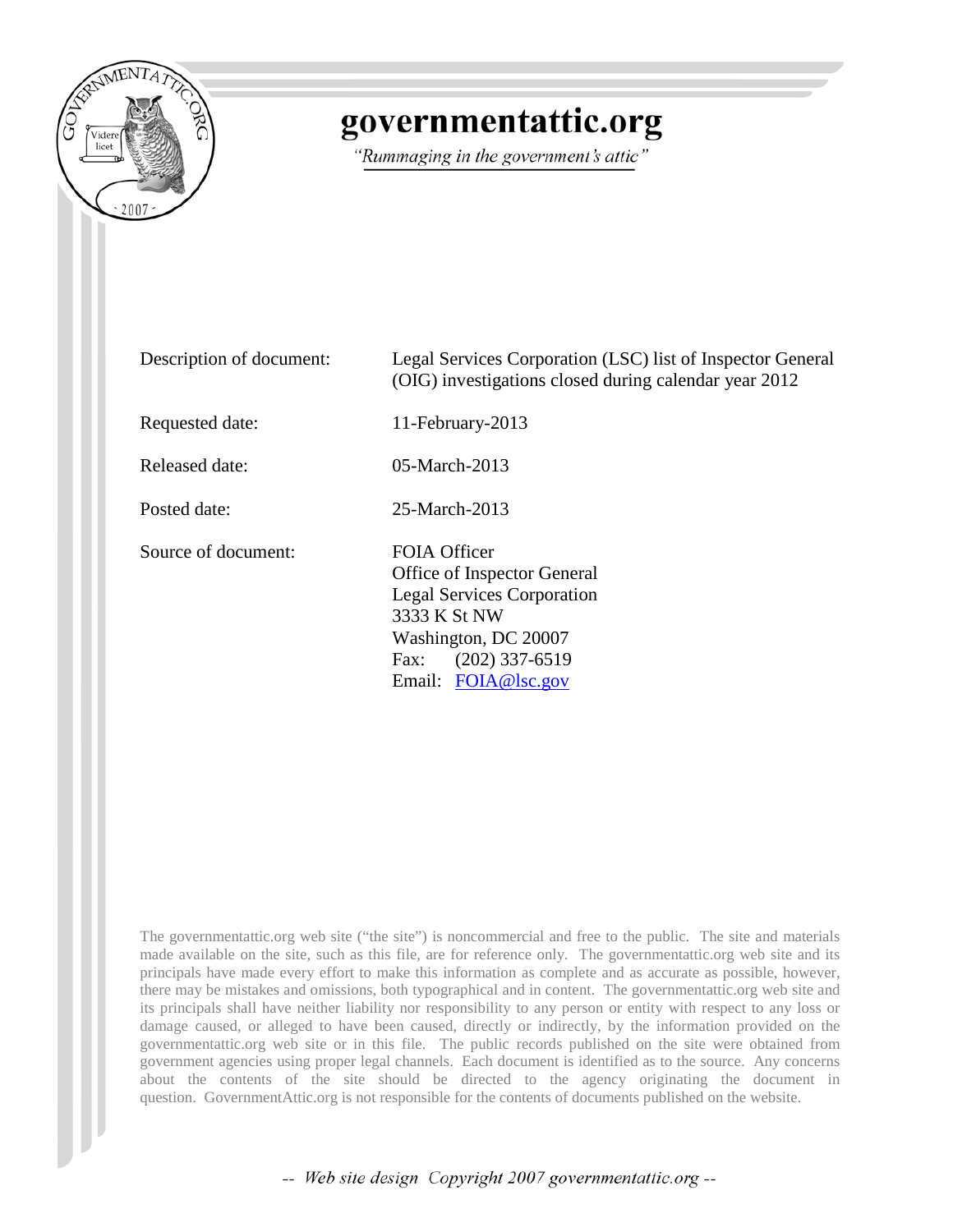

Office of Inspector General Legal Services Corporation

3333 K Street, NW; 3rd Floor Washington, DC 20007-3558 202.295.1660 (p) 202.337.6616 (f) www.oig.lsc.gov

March 5, 2013

Re: FOIA Request 13-01

This is in response to your Freedom of Information Act (FOIA) request, received in this office on February 11 , 2013, for a list of OIG investigations "closed during calendar year 2012."

Enclosed please find a list of OIG investigations closed during calendar year 2012. There are three pages responsive to your request, all of which are being released in part.

Information has been withheld pursuant to Exemption 7(C) of the FOIA, 5 U.S.C.  $§$  552(b)(7)(C), which protects information compiled for law enforcement purposes, the release of which "could reasonably be expected to constitute an unwarranted invasion of personal privacy." The withheld material consists of names and identifying information concerning complainants and persons of investigative interest, as well as the names of OIG investigators.

If you are dissatisfied with this response you may appeal, within 90 days of your receipt of this letter, to:

> Jeffrey E. Schanz, Inspector General Legal Services Corporation 3333 K St., N.W., 3<sup>rd</sup> Floor Washington, DC 20007

Both the envelope and the letter must be clearly marked "Freedom of Information Act Appeal."<br>
Respectfully,<br>
Thomas P. Hester, Jr.<br>
Associate Counsel Appeal."

N.W.,  $3^{10}$  Floor<br>
ust be clearly marked "Freedom of Information Act<br>
Respectfully,<br>
Thomas P. Hester, Jr.<br>
Associate Counsel Thomas P. Hester, Jr.

Office of Inspector General Associate Counsel Legal Services Corporation

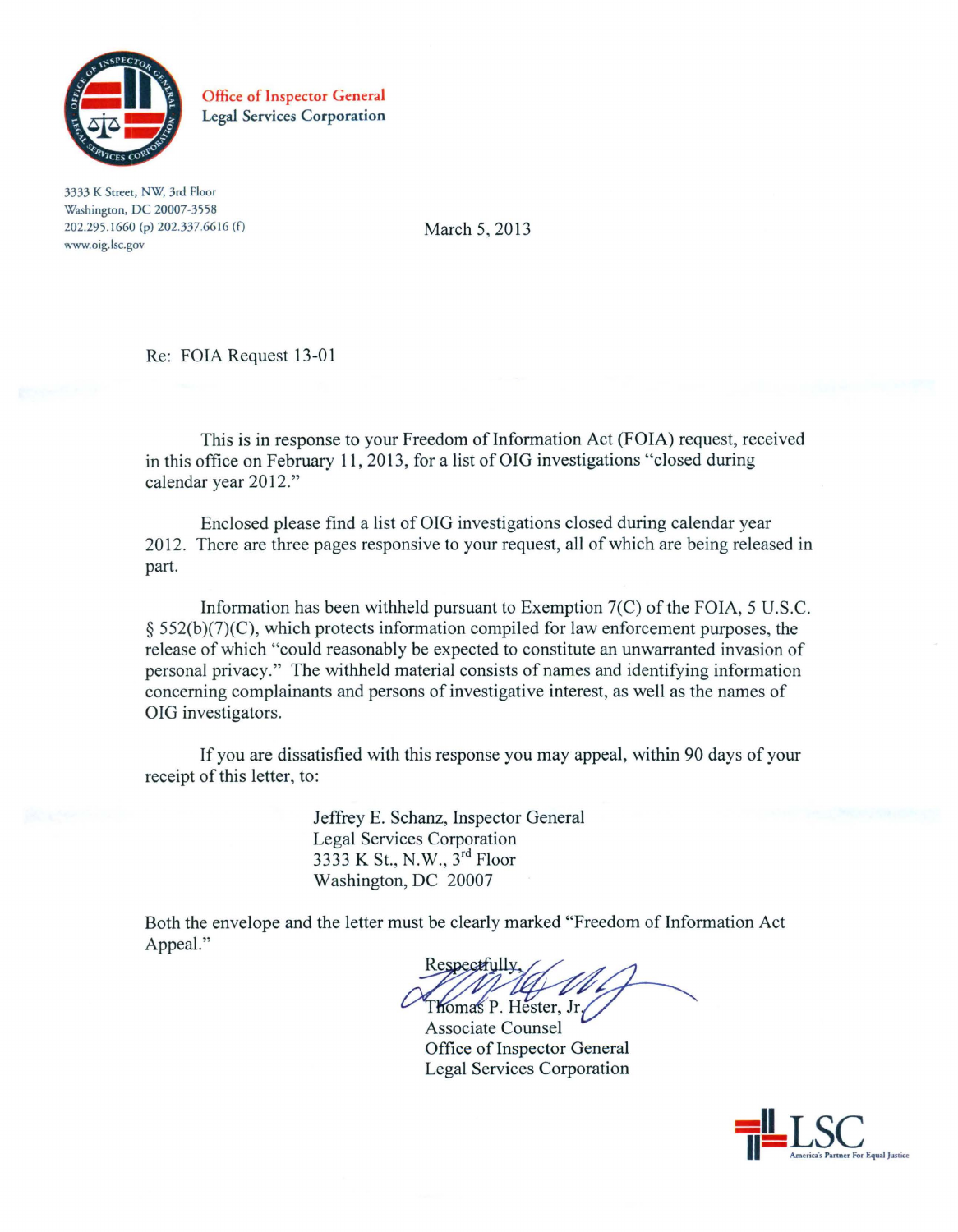|  | Case         | CR or |                                                                            |                        |                            |            |                                                                                                                                                         |             |
|--|--------------|-------|----------------------------------------------------------------------------|------------------------|----------------------------|------------|---------------------------------------------------------------------------------------------------------------------------------------------------------|-------------|
|  | No. No       | CO    | Title                                                                      | Date Opened            | Date Closed                | <b>RNO</b> | Investigator<br>Allegation                                                                                                                              |             |
|  | 1 12-005 CO  |       | New Mexico Legal Aid                                                       | 11/2/2011              |                            |            | 2/15/2012 732010 Payment of insurance premiums for ineligible family member of employee                                                                 |             |
|  |              |       |                                                                            |                        |                            |            | tates that GLSP violated the following regulations in present and past litigation:                                                                      |             |
|  |              |       |                                                                            |                        |                            |            | 1636 (Timekeeping), 1638(Solicitation), 1617(Class Action), 1626 (Legal Assistance to                                                                   |             |
|  | 2 08-010 CO  |       | Georgia Legal Services Program                                             | 11/26/2007             | 3/21/2012                  |            | Aliens)                                                                                                                                                 |             |
|  |              |       |                                                                            |                        |                            |            | have been identified by former MCLS' former<br>MCLS<br>who stated that MCLS has over 1500 open cases due to staff                                       |             |
|  |              |       |                                                                            |                        |                            |            | attorneys working on personal cases instead of MCLS cases during the work day.                                                                          |             |
|  |              |       |                                                                            |                        |                            |            | as two attorneys that engage in<br>dentified<br>and &                                                                                                   |             |
|  | 3 11-024 CO  |       | Mississippi Center for Legal Services                                      | 6/22/2011              |                            |            | 3/22/2012 625071 an outside law practice.                                                                                                               |             |
|  |              |       |                                                                            |                        |                            |            | Allegations of staff attorneys at MCLS engaging in outside practice of law. The two                                                                     |             |
|  | 4 11-018 CO  |       | Mississippi Center for Legal Services                                      | 5/12/2011              |                            |            | 3/22/2012 625071 attorneys identified are<br>and <b>f</b>                                                                                               |             |
|  |              |       |                                                                            |                        |                            |            |                                                                                                                                                         |             |
|  | 5 12-036 CO  |       | Bay Area Legal Aid                                                         | 3/26/2012              | 3/28/2012 805270 Attorney  |            | engaged in public demonstration in violation of 1612.7                                                                                                  |             |
|  |              |       |                                                                            |                        |                            |            | allegation that LAFLA has engaged in a class action lawsuit through attorney                                                                            |             |
|  | 6 12-028 CO  |       | Legal Aid Foundation of Los Angeles                                        | 2/27/2012              | 5/21/2012 805080           |            |                                                                                                                                                         |             |
|  | 7 12-004 CO  |       | Legal Aid of Wyoming                                                       | 11/2/2011              |                            |            | 6/21/2012 951050 Time and Attendance Irregularity as reported byyi                                                                                      | $(\subset)$ |
|  |              |       |                                                                            |                        |                            |            |                                                                                                                                                         |             |
|  |              |       |                                                                            |                        |                            |            | stated<br>Redistricting 1632 Manual Premium member of                                                                                                   |             |
|  |              |       |                                                                            |                        |                            |            | that and other groups members have been working on efforts to redistrict                                                                                |             |
|  |              |       |                                                                            |                        |                            |            | Harlengen, Texas, alleging a violation of the federal Voting Rights Act, with an                                                                        |             |
|  |              |       |                                                                            |                        |                            |            | unknown TRLA from San Antonio. The also stated that there have been                                                                                     |             |
|  |              |       |                                                                            |                        |                            |            | discussions about a trip to Washington, D.C. to ask Justice Department officials to<br>8/23/2012 744100 order changes to the district map of Harlengen. |             |
|  | 8 09-016 CO  |       | Texas Rio Grande Legal Aid<br>Legal Aid Foundations of Los Angeles - LAFLA | 3/10/2009<br>1/25/2012 |                            |            | 9/12/2012 805080 LAFLA Retaliation Case alleged by                                                                                                      |             |
|  | 9 12-022 CO  |       |                                                                            |                        |                            |            | Alleged time and attendance fraud that identified. The band two other Legal Aid of                                                                      |             |
|  |              |       |                                                                            |                        |                            |            | NorthWest Texas employees assigned to their Waxahachie office. Potential for out                                                                        |             |
|  | 10 12-008 CO |       | Legal Aid of Northwest Texas                                               | 1/10/2012              |                            |            | 9/26/2012 744050 side practice of law and outside employment.                                                                                           |             |
|  |              |       |                                                                            |                        |                            |            |                                                                                                                                                         |             |
|  |              |       |                                                                            |                        |                            |            | work during the time was being<br>Whether was performing                                                                                                |             |
|  |              |       |                                                                            |                        |                            |            | was paid by both CALS and the listed<br>compensated as a CALS employee, if                                                                              |             |
|  |              |       |                                                                            |                        |                            |            | entities on Path Design's website for the same project, or if the used position at                                                                      |             |
|  | 11 12-026 CO |       | Legal Aid of Arkansas                                                      | 2/15/2012              |                            |            | 10/31/2012 619010 CALS to promote and obtain work for a private company                                                                                 |             |
|  | 12 11-026 CR |       | Lone Star Legal Aid                                                        | 8/1/2011               |                            |            | 3/27/2012 744060 Duplicate or missing vendors.                                                                                                          |             |
|  |              |       |                                                                            |                        |                            |            | IT inventory irregularities and authorization and documentation of overtime payments                                                                    |             |
|  | 13 11-025 CR |       | Lone Star Legal Aid                                                        | 7/21/2011              | 3/27/2012 744060 to staff. |            |                                                                                                                                                         |             |
|  |              |       |                                                                            |                        |                            |            |                                                                                                                                                         |             |
|  | 14 11-034 CR |       | <b>Inland Counties Legal Services</b>                                      | 9/30/2011              |                            |            | 4/2/2012 805230 Allegation of embezzlement by a sub-grantee, misappropriation on federal taxes.                                                         |             |
|  | 15 07-013 CR |       | Uunai Legal Services Corporation American Samoa""                          | 6/19/2007              |                            |            | 4/17/2012 955000 Suspicious accounting activities reported in IPA report                                                                                |             |
|  |              |       |                                                                            |                        |                            |            |                                                                                                                                                         |             |
|  |              |       |                                                                            |                        |                            |            |                                                                                                                                                         |             |
|  |              |       |                                                                            |                        |                            |            |                                                                                                                                                         |             |

 $\label{eq:3.1} \langle \theta^{(i)} \rangle = \langle \theta^{(i)} \rangle = \langle \theta^{(i)} \rangle = \langle \theta^{(i)} \rangle = \langle \theta^{(i)} \rangle = \langle \theta^{(i)} \rangle = \langle \theta^{(i)} \rangle = \langle \theta^{(i)} \rangle = \langle \theta^{(i)} \rangle = \langle \theta^{(i)} \rangle = \langle \theta^{(i)} \rangle = \langle \theta^{(i)} \rangle = \langle \theta^{(i)} \rangle = \langle \theta^{(i)} \rangle = \langle \theta^{(i)} \rangle = \langle \theta^{(i)} \rangle = \langle \theta^{(i)} \rangle = \langle \theta^{(i)} \rangle = \langle \theta^{(i)} \rangle = \langle$  $\mathbf{R}_{\mathrm{B}}$  . The set of the set of the set of the set of the set of the set of the set of the set of the set of the set of the set of the set of the set of the set of the set of the set of the set of the set of the set

 $\mathbf{Y}^{(i)}$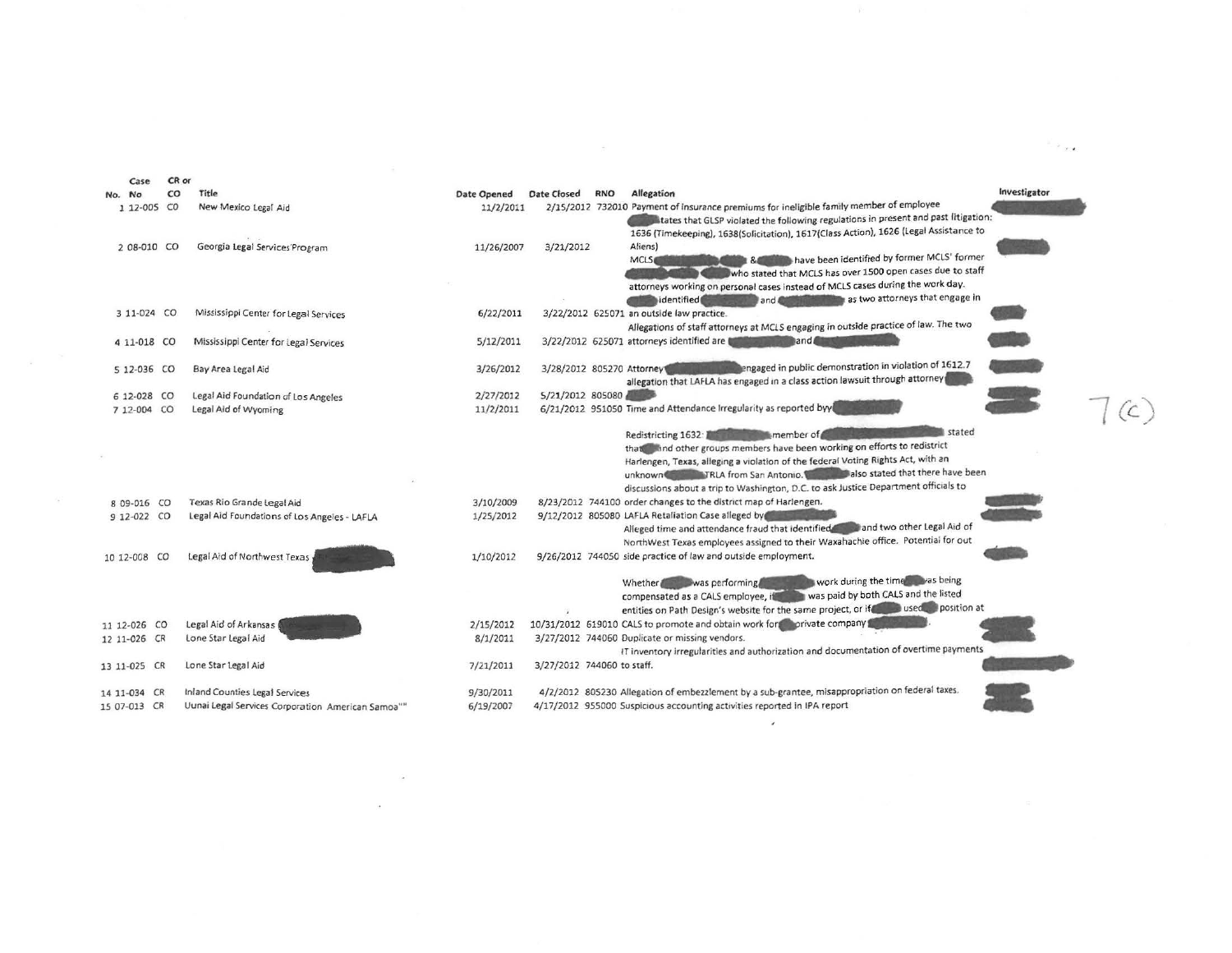| 16 12-023 CR  | LAS of Orange County                                | 1/26/2012  |                            | On Wednesday, January 24, 2012, an anonymous caller contacted the IG to report that<br>someone should look into the LAS of Orange County (CA), because management is<br>embezzling money. The caller stated that mangement is using LSC funds for personal<br>use. Mgmt. just spent \$200,000 on a phone system and paid someone \$100,000 for 2-                                                                                                                                                                                                                                                                  |  |
|---------------|-----------------------------------------------------|------------|----------------------------|--------------------------------------------------------------------------------------------------------------------------------------------------------------------------------------------------------------------------------------------------------------------------------------------------------------------------------------------------------------------------------------------------------------------------------------------------------------------------------------------------------------------------------------------------------------------------------------------------------------------|--|
|               |                                                     |            |                            | 4/25/2012 805310 3 months of advertising work.                                                                                                                                                                                                                                                                                                                                                                                                                                                                                                                                                                     |  |
|               |                                                     |            |                            | allegations of giving a contract to a family member, without proper bids and                                                                                                                                                                                                                                                                                                                                                                                                                                                                                                                                       |  |
| 17 12-042 CR  | Legal Aid of NorthWest Texas                        | 5/29/2012  |                            | 6/28/2012 744050 allegations of promotion without the proper skils acquired for the promotion.                                                                                                                                                                                                                                                                                                                                                                                                                                                                                                                     |  |
| 18 11-006 CR  | Appalachian Research and Defense fund of Kentucky   | 12/20/2010 |                            | 7/12/2012 618030 Alledged misuse of Program funds by                                                                                                                                                                                                                                                                                                                                                                                                                                                                                                                                                               |  |
|               |                                                     |            |                            | Payroll deposit in the amount of \$939.39. The amount was mistakenly deposited into<br>the wrong employee's account. The mistake was discovered on the same day that<br>payroll was deposited, December 28, 2011. The bank was notified to reverse the<br>deposit. The bank informed the grantee that the reversal of the deposit did not take<br>effect. After discussions with the employee, the has made the determination that<br>the employee knew, or should have known, of the mistake. Yet, failed to advise                                                                                               |  |
| 19 12-034 CR  | Legal Aid of Northwest Texas                        | 3/19/2012  |                            | 7/26/2012 744050 accounting and proceeded to withdraw the funds from account.                                                                                                                                                                                                                                                                                                                                                                                                                                                                                                                                      |  |
| 20 12-017 CR  | Legal Aid Bureau Baltimore, MD""                    | 1/19/2012  |                            | 8/2/2012 321016 Theft from ADP payroll system<br>Audit department referred to investigations findings of their limited scope auidt of<br>Legal Aid & Defenders Association (LADA). The referral is regarding significant control                                                                                                                                                                                                                                                                                                                                                                                   |  |
| 21 12-027 CR  | Legal Aid & Defenders Association                   | 2/23/2012  |                            | 8/22/2012 423148 weaknesses in relation to payroll operations.<br>Possible violations of Title 18 USC § 1516 (Obstruction of a Federal Audit) and Title 18                                                                                                                                                                                                                                                                                                                                                                                                                                                         |  |
| 22 12-044 CR  | Community Legal Aid Services                        | 6/1/2012   |                            | 9/6/2012 436030 USC § 1001 (False Statements).<br>at Micronesian Legal Services has reported financial and                                                                                                                                                                                                                                                                                                                                                                                                                                                                                                         |  |
| 23 11-019 CR  | Micronesian Legal Services                          | 5/26/2011  |                            | 9/25/2012 952000 attendance irregularities.                                                                                                                                                                                                                                                                                                                                                                                                                                                                                                                                                                        |  |
|               |                                                     |            |                            | On July 26, 2011, Dutch Merryman, AIGI for Audit informed Thomas Coogan, AIGI for<br>Investigations of the results of the Quality Control Review (QCR) conducted by Cherry,<br>Bekaert, & Holland (Cherry) of the audit work performed by Mitchell & Titus at the<br>Legal Aid Bureau (LAB), Baltimore, MD for fiscal years 2003 through 2006. Of special<br>emphasis in Dutch's referral was Cherry's review of the audit work performed by<br>Mitchell & Titus for FY 2005 and 2006 where supplies purchased by LAB from<br>Baltimore Office Supply increased from over \$200,000 to over \$400,000 between 2005 |  |
| 24 11-027 CR  | Legal Aid Bureau                                    | 8/1/2011   | 9/27/2012 744060 and 2006. | Allegations of T&A Fraud, Non-Employee receiving medical benefits, discrimination                                                                                                                                                                                                                                                                                                                                                                                                                                                                                                                                  |  |
| 25 12-003 CR  | Puerto Rico Legal Services                          | 11/1/2011  |                            | practices regarding age and sexual orientation, purchase/remodeling of building and<br>10/16/2012 253010 wasteful spendng all around.                                                                                                                                                                                                                                                                                                                                                                                                                                                                              |  |
| 26 11-031 FVA | Florida Rural Legal Services, Inc. Fort Myers, FL"" | 8/17/2011  | 2/15/2012 610020           |                                                                                                                                                                                                                                                                                                                                                                                                                                                                                                                                                                                                                    |  |
| 27 12-013 FVA | Oklahoma Indian Legal Services                      | 1/10/2012  | 3/1/2012 737018            |                                                                                                                                                                                                                                                                                                                                                                                                                                                                                                                                                                                                                    |  |
| 28 12-002 FVA | Mississippi Center for Legal Services               | 11/1/2011  | 3/7/2012 625071            |                                                                                                                                                                                                                                                                                                                                                                                                                                                                                                                                                                                                                    |  |
| 29 12-020 FVA | Legal Aid of Arkansas                               | 1/25/2012  |                            | 3/22/2012 604020 Conducted the week of February 20                                                                                                                                                                                                                                                                                                                                                                                                                                                                                                                                                                 |  |
|               |                                                     |            |                            |                                                                                                                                                                                                                                                                                                                                                                                                                                                                                                                                                                                                                    |  |

 $\sim 100$ 

 $\mathcal{E} = \mathcal{L}$ 

 $\widetilde{R}$